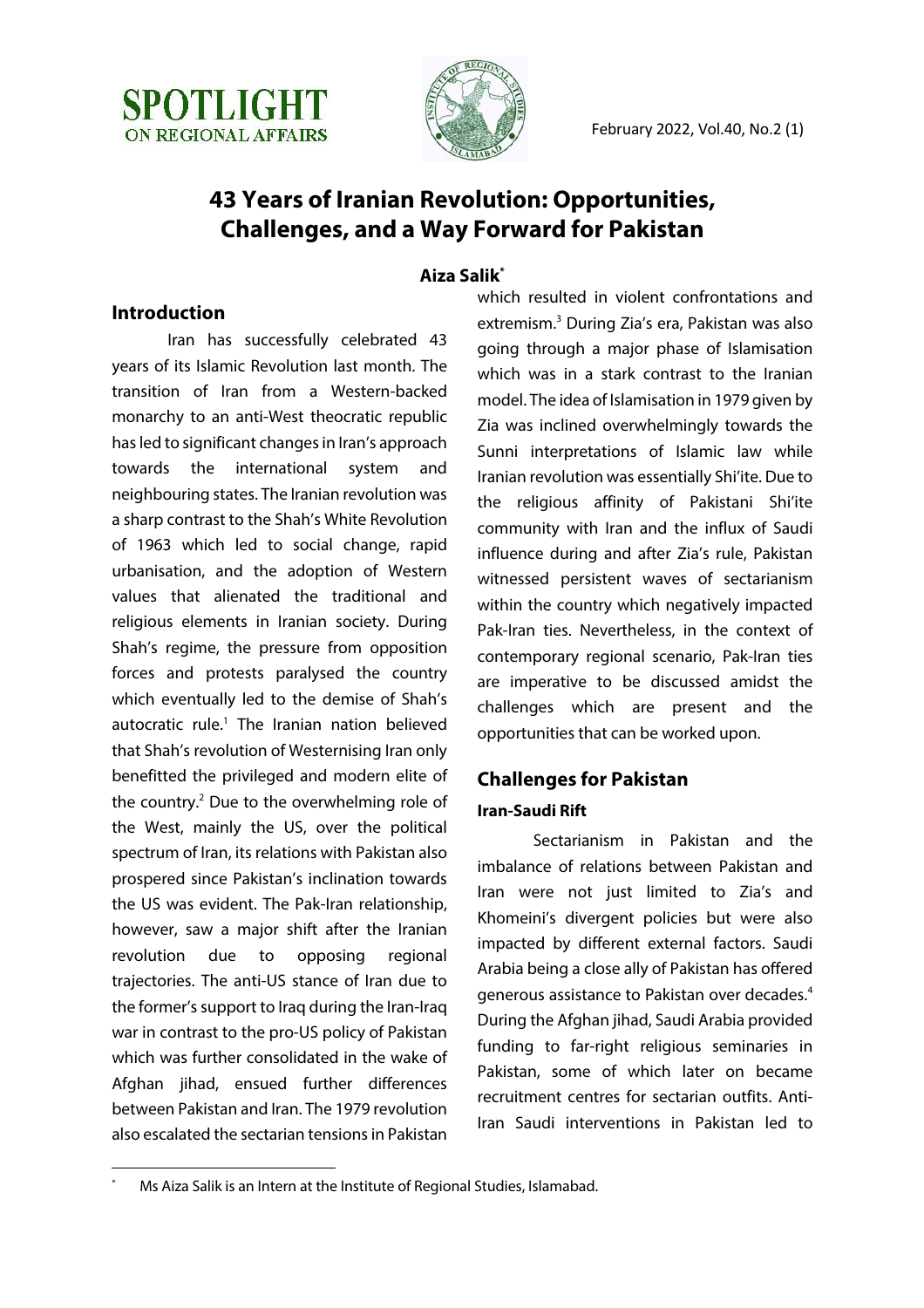



distrust between Pakistan and Iran. Iran and Saudi Arabia's proxy-war for geopolitical supremacy resulted in an unfortunate competition inside Pakistan.<sup>5</sup> The hegemonic interests of Iran and Saudi Arabia worked in Pakistan through funding to two different religious groups: Iran being the supporters of Shi'ites while Saudi Arabia sponsored radical Sunni organisations. With the rise in the fight for regional dominance, sectarianism put Pakistan's peace at stake. As Pak-Saudi ties were close owing to Saudi economic aid, the consequential effects were borne by Pak-Iran relations which increasingly spiralled.

#### **Indo-Iran Relations**

With the end of the cold war, India required energy for its reformed economy to support its industrial base. Therefore, India drew closer to Iran to support its energy needs.<sup>6</sup> Some major factors like Parsi community in India, a large number of Indian Shi'ites, geopolitical location of both countries, and bilateral energy trade dominated Indo-Iran relations.7 For India, close relations with petrodollar states like Iran are immensely beneficial because of the need for foreign capital and credit facilities for its massive industrialisation program. The relationship between both countries has evolved into a significant partnership in the areas of trade, energy, south- north trade corridor, and security. In 2001, both sides agreed to launch a new phase of constructive and mutually beneficial cooperation, covering, in particular, the areas of energy, transit and transport, industry, agriculture, and the service sector.<sup>8</sup> Specifically in energy sector, the ties of the two countries are so strong that despite his 'maximum pressure campaign', the former US

President Donald Trump, granted India the exemption in order to purchase oil from India. Similarly, India also invested in the Chahbahar port of Iran, hence, ensuring its access to Central Asia while consolidating its footprint in the Iranian economy. Due to the Indo-Iranian ties, Pakistan has always remained apprehensive that India might use the Iranian soil to sabotage Pakistan's interests and cause instability inside Balochistan.

#### **US Sanctions on Iran**

The US factor has played a significant role in Pak-Iran ties. With the increased sanctions placed by the US on Iran after the withdrawal from Joint Comprehensive Plan of Action (JCPOA), Pakistan was unable to continue its trade terms with Iran. The rising demand for energy makes Pakistan could make Iran a good trading partner. But pressure from the US has prevented Pakistan to have any bilateral trade agreements with Iran. The classical example of it is the Iran-Pakistan-India (IPI) gas pipeline which is still pending. On the other hand, Pakistan is more focused on Turkmenistan-Afghanistan-Pakistan-India (TAPI) gas pipeline that has the US support. This inclination of Pakistan towards the US made Iran sceptical about closer ties with Pakistan.

## **Opportunities for Pakistan**

#### **Balochistan Factor in Pak-Iran Ties**

In the large tracts of remote areas in Balochistan, Pakistani security forces have come under attack from armed separatist groups while civilians have lost lives in sectarian violence. On the other side, Iran has also experienced the killing and kidnapping of its border guards at the Iran-Pakistan border. With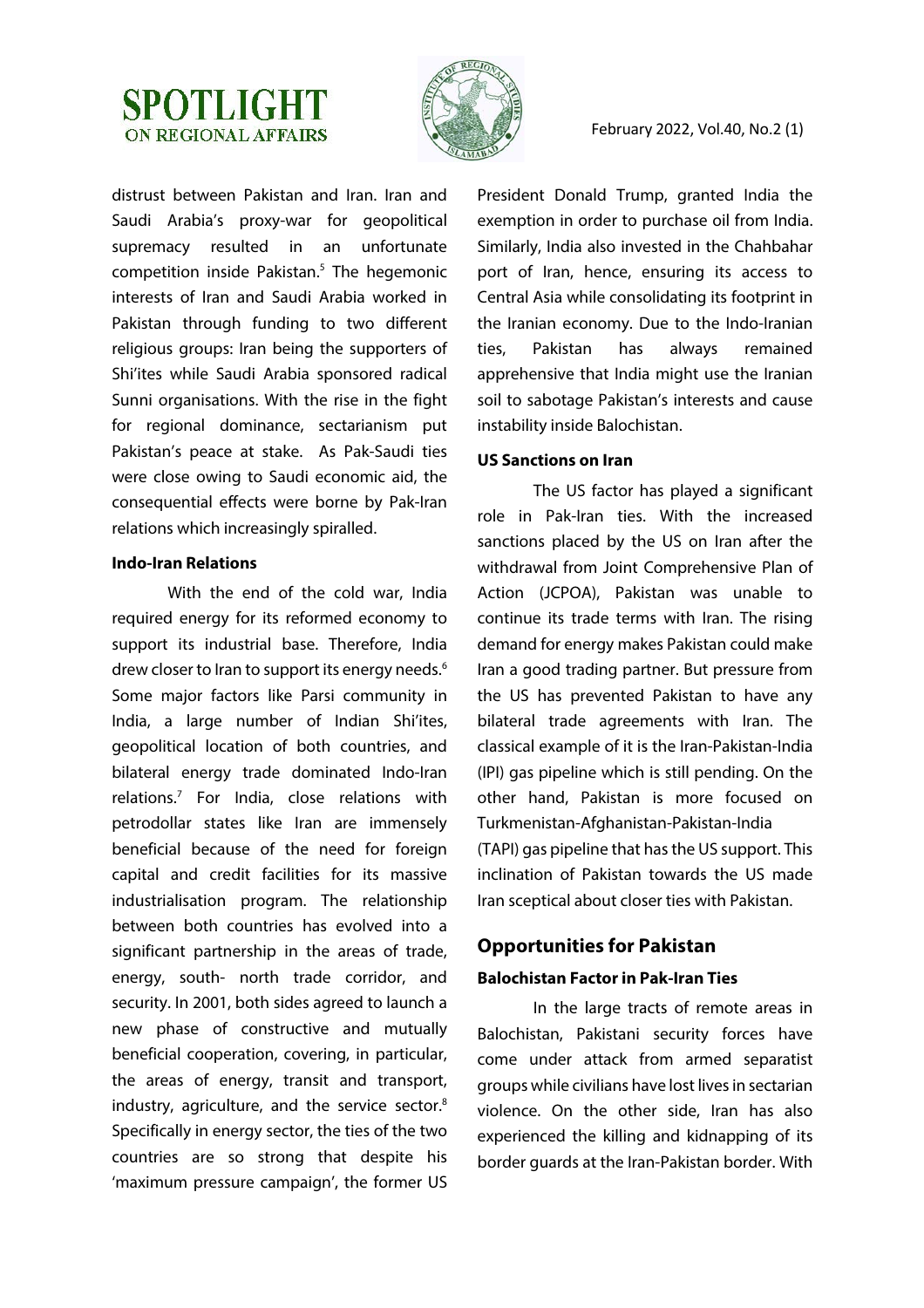# **SPOTLIGHT ON REGIONAL AFFAIRS**



February 2022, Vol.40, No.2 (1)

presence on both sides of the border, separatist groups find sanctuary inside Iran while radical Islamist groups establish their cells inside Pakistan. Since Pakistan and Iran share a long border, the two countries are also planning to fence it off as a move against terrorism and smuggling. Furthermore, Pakistan and Iran also intend to declare Gwadar and Chabahar ports as sister projects especially after the involvement of China in Chahbahar that can reduce Indian influence.

#### **Economic Prosperity**

As Pakistan experiences shortage of energy, it is unable to provide the optimum level of energy and gas to its industrial sector. On the other hand, Iran is an oil and gas abundant country with ample reserves that can be traded across the border with Pakistan in the shortest possible time and distance. An agreement was signed in 2013 between both states for provision of Iranian gas to Pakistan. The Iran-Pakistan gas pipeline is a gateway to prosperity in the energy sector for Pakistan. The agreement will boost the bilateral trade between Iran and Pakistan which will eventually help in building strong relations of the two countries.<sup>9</sup> Moreover, the China factor is a major element that will inhibit the delay in the completion of Iran-Pakistan pipeline as a Memorandum of Understanding (MoU) has been signed between Iran and China for a \$400 billion worth of Chinese investment in Iran over the next 25 years. Hence, if the pipeline is successfully laid and extended to China, Pakistan could also benefit through its transit fee.10 Furthermore, there is also a possibility that the nuclear deal between Iran and the world powers will be revived. If that happens, Pakistan and Iran will eventually be in a better position to extend their energy cooperation with each other.

### **Cooperation between Pakistan and Iran on Afghanistan**

With Afghanistan's current situation, the security risk to Iran and Pakistan has increased because both countries share a border with Afghanistan. Both states have a convergence of interests on maintaining stability inside Afghanistan due to two reasons: refugee influx into both countries and Afghanistan's potential of becoming the safe haven for radical and terrorist organisations which pose a threat to both Iran and Pakistan. Therefore, Pak-Iran cooperation on Afghanistan is critical to induce a comprehensive relationship between the two states.

## **Conclusion**

Iranian revolution was a shock to the entire world. In the last 43 years, Iran has been through a dynamic process of change in its foreign policy. Islam being a strong thread of ties between the Muslim nations of the world plays a significant role, so is the case with Iran. In the context of Pak-Iran ties, they are marred by not only less economic exchange but also political differences. However, in contemporary times, common goals and threats present the opportunity to both states to collaborate with each other. More often than not, the complicated history becomes an obstacle in the way of any long-lasting harmony in the region. Conflict and instability do not exist in a vacuum. They are influenced by multilateral relations across the region. The strong ties of Pakistan with the United States and Saudi Arabia hampered regional cooperation between Pakistan and Iran. But recent imbalance